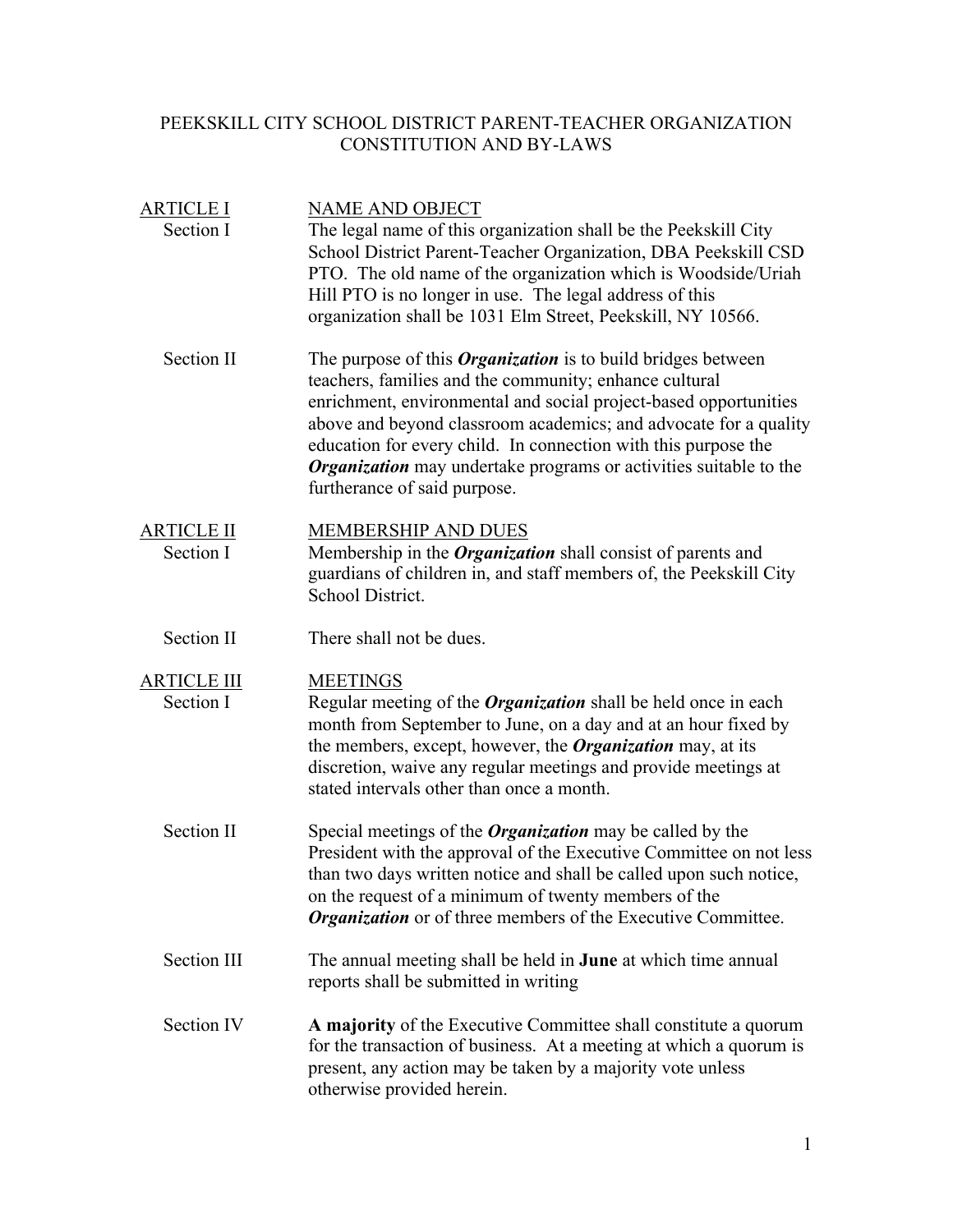| <b>ARTICLE IV</b><br>Section I | <b>OFFICERS</b><br>The Officers of the <i>Organization</i> shall consist of President, Vice-<br>President, Secretary, and Treasurer, who shall be nominated in<br>MAY, elected in JUNE and installed in JULY and serve for a term<br>of two years.                                                                                                                                                                                                                                                                                                                                                                             |
|--------------------------------|--------------------------------------------------------------------------------------------------------------------------------------------------------------------------------------------------------------------------------------------------------------------------------------------------------------------------------------------------------------------------------------------------------------------------------------------------------------------------------------------------------------------------------------------------------------------------------------------------------------------------------|
| <b>ARTICLE V</b><br>Section I  | <b>DUTIES OF OFFICERS</b><br><u>President</u> – The President shall be the chief executive officer and<br>head of the <i>Organization</i> , shall preside at all meetings and shall<br>appoint all standing and special committee chairs with the approval<br>of the executive committee. The President shall make an annual<br>report and shall be an ex-officio member of all standing and<br>special committees.                                                                                                                                                                                                            |
| Section II                     | Vice-President $-$ In the absence of the President, the Vice-<br>President shall have the powers and duties of that office.                                                                                                                                                                                                                                                                                                                                                                                                                                                                                                    |
| Section III                    | <u>Treasurer</u> – The Treasurer shall prepare a budget, to be presented<br>for a vote by the members of the <b>Organization</b> at its September<br>meeting each year. In addition, the Treasurer shall keep full and<br>accurate account of the receipts and disbursements of the<br><b>Organization</b> , shall deposit all funds to the credit of the<br><b>Organization</b> in such depositories as may be designated. Subject<br>to the control of the <i>Organization</i> , the Treasurer shall disburse the<br>funds and shall submit a financial report at each regular meeting<br>and an annual report in September. |
|                                | The Treasurer's records shall be submitted to the President and<br>Vice-President twice a year for review.                                                                                                                                                                                                                                                                                                                                                                                                                                                                                                                     |
|                                | All Treasurer's checks are to be signed by one of the officers of the<br>executive committee, and cross checked by the other officers for<br>transparency purposes.                                                                                                                                                                                                                                                                                                                                                                                                                                                            |
| Section IV                     | Secretary – The secretary shall record all notes and minutes of all<br>proceedings, to be kept on file and made accessible to all<br>representatives. The Secretary also shall conduct all general<br>correspondence of the <i>Organization</i> and have custody of same,<br>shall keep a register of the names and addresses of all members,<br>shall send out notices when requested by the President, shall give<br>notice of all meetings of the <i>Organization</i> not later than two days<br>prior to the meeting, and shall keep the register up to date.                                                              |
| Section V                      | $\frac{Vacancies}{Vacancy}$ accomes variety of office shall be filled by appointment<br>by the President with the approval of the Executive Committee.                                                                                                                                                                                                                                                                                                                                                                                                                                                                         |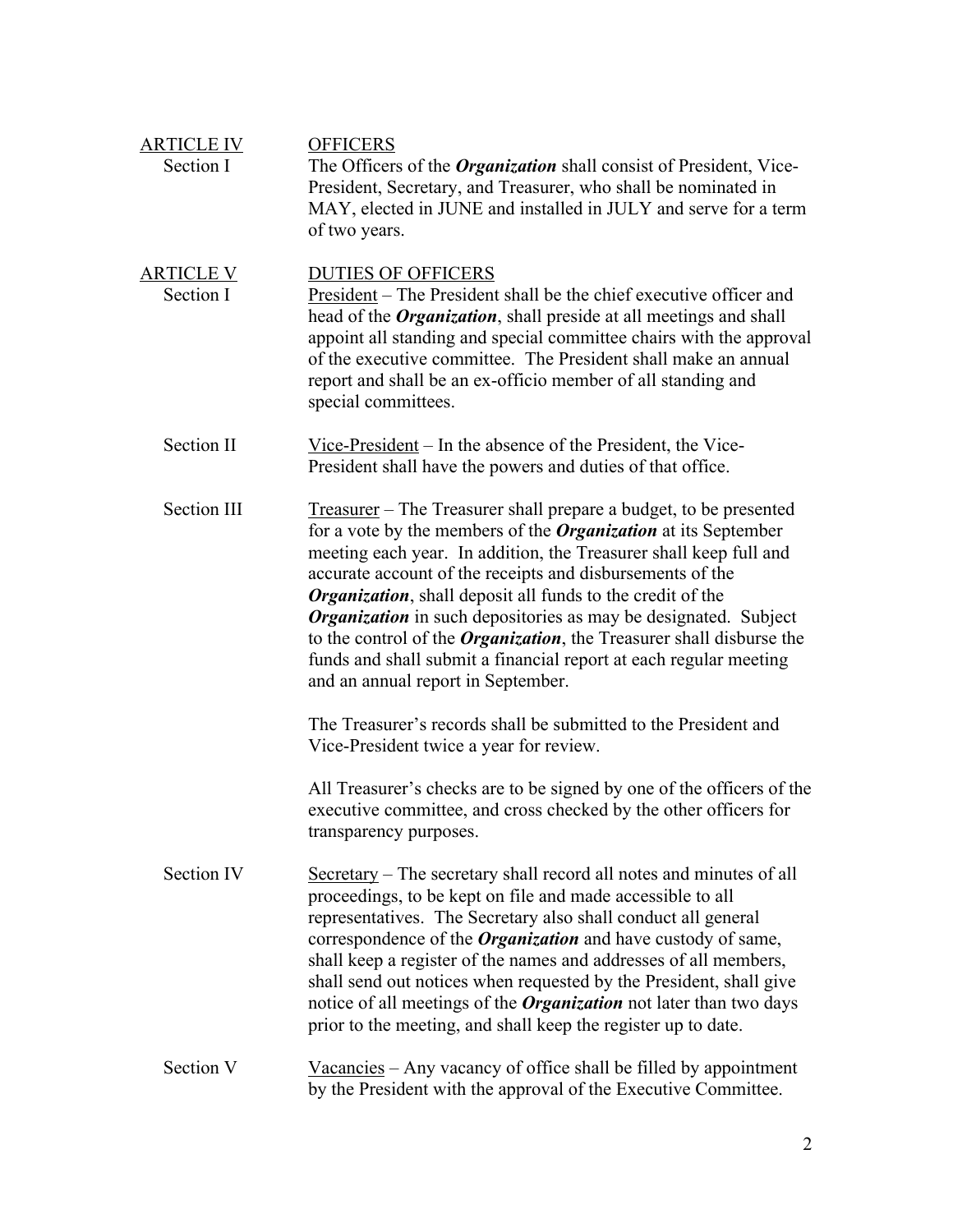| <b>ARTICLE VI</b>               | <b>COMMITTEES AND DUTIES</b>                                                                                                                                                                                                                                                                                                                                                                                                                                                                                                                                                                                                     |
|---------------------------------|----------------------------------------------------------------------------------------------------------------------------------------------------------------------------------------------------------------------------------------------------------------------------------------------------------------------------------------------------------------------------------------------------------------------------------------------------------------------------------------------------------------------------------------------------------------------------------------------------------------------------------|
| Section I                       | Standing Committees – The standing committees of the<br><b>Organization</b> shall be Executive, Finance, and Nominating, and<br>each shall consist of at least three members. Each committee<br>chairperson shall hold at least three meetings a year, one for<br>orientation and another for final reports.                                                                                                                                                                                                                                                                                                                     |
|                                 | It is the responsibility of all committee chairpersons to keep the<br>President advised of committee plans and progress, and to attend<br>executive committee meetings.                                                                                                                                                                                                                                                                                                                                                                                                                                                          |
| <b>Section II</b>               | Executive Committee – The Executive Committee of the<br><b>Organization</b> shall consist of the officers, representatives from<br>each school building, chairpersons of standing and special<br>committees, and the Superintendent. A representative of SEPTO<br>shall have voice but no vote. The President shall preside at all<br>executive meetings. The Committee shall hold an organizational<br>meeting in June and appoint the standing and special committee<br>chairpersons. Members of the previous executive committee shall<br>attend this meeting to transfer all written records.                                |
|                                 | Minutes are to be taken at all executive committee meetings by the<br>Secretary, and sent to members of the Committee.                                                                                                                                                                                                                                                                                                                                                                                                                                                                                                           |
| Section III                     | <u>Finance Committee</u> – The Finance Committee shall set up a budget<br>for the year and shall submit plans for providing revenue for the<br><b>Organization</b> . The Treasurer shall be a member of this committee.                                                                                                                                                                                                                                                                                                                                                                                                          |
| <b>Section IV</b>               | Special Committees – The President shall appoint Special<br>Committees as the need arises.                                                                                                                                                                                                                                                                                                                                                                                                                                                                                                                                       |
| <u>ARTICLE VII</u><br>Section I | NOMINATION AND ELECTION OF OFFICERS<br><u>Nominating Committee</u> – The Nominating Committee shall consist<br>of a chairperson and a minimum of two members appointed by the<br>President with the approval of the Executive Committee. Said<br>committee shall be announced at the MAY meeting. At the MAY<br>meeting, the nominating committee shall receive written<br>suggestions for officers from the membership and thereafter shall<br>select a slate of nominees to be presented for election at the JUNE<br>meeting. Nominations from the floor shall be accepted<br>immediately following presentation of the slate. |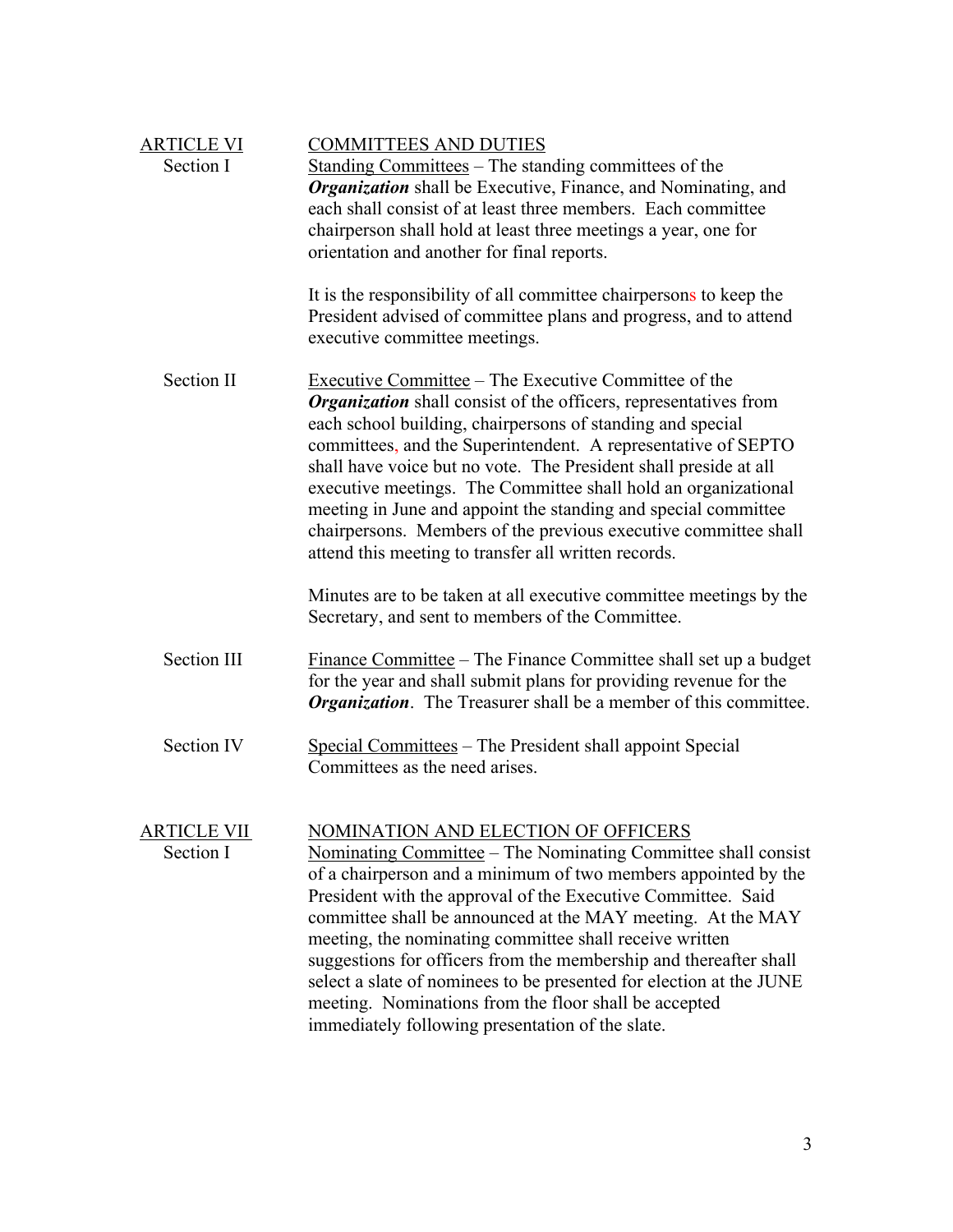| <b>ARTICLE VIII</b><br>Section I | <b>EXPENDITURES</b><br>A budget outlining projected expenditures for the school year will<br>be presented for approval by the members of the <i>Organization</i> at<br>its September meeting each year.                                                                                                                                                                      |
|----------------------------------|------------------------------------------------------------------------------------------------------------------------------------------------------------------------------------------------------------------------------------------------------------------------------------------------------------------------------------------------------------------------------|
| <b>ARTICLE IX</b><br>Section I   | <b>CONSTITUTION</b><br>Any amendment to this constitution shall be presented to the<br><b>Organization</b> at one general meeting and voted upon at the<br>following meeting provided notice of proposed amendment shall<br>have been sent to the membership in meeting notice. A vote of<br>two-thirds of the members present shall be necessary to pass such<br>amendment. |
| <b>Section II</b>                | Copies of the Constitution are to be held by all Executive<br>Committee members.                                                                                                                                                                                                                                                                                             |
| <b>ARTICLE X</b><br>Section I    | <b>APPROVAL</b><br>This Constitution and Bylaws is hereby approved by the Executive<br>Committee and by the Peekskill School District PTO on May 18,<br>2016.                                                                                                                                                                                                                |